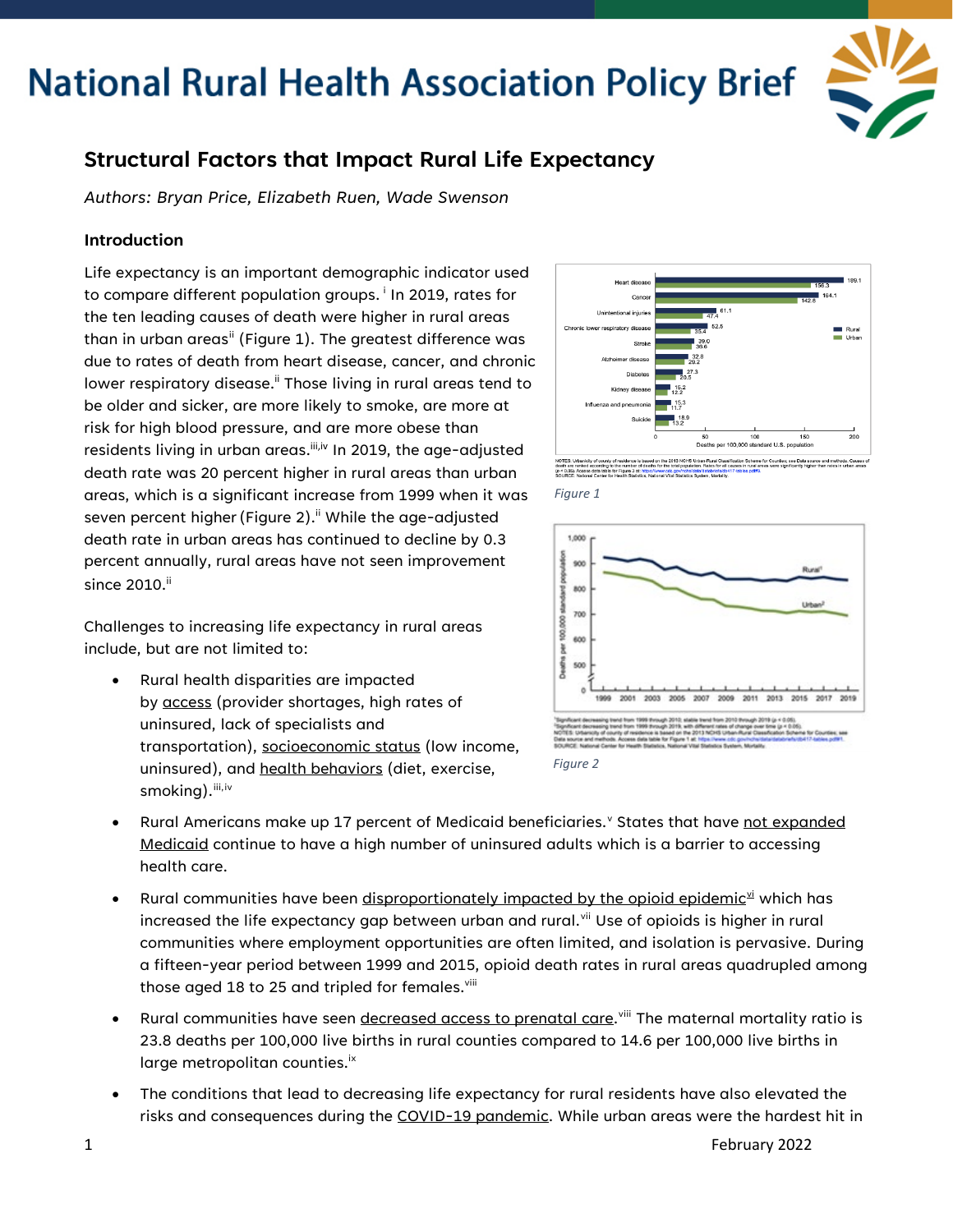

the initial surges, incidence and mortality rates have continually risen in rural communities during the pandemic with rural communities experiencing 24 more deaths per 100,000 people due to COVID-19.<sup>[ix](#page-3-8)</sup> Rural residents are at a greater risk for COVID-19 complications because of the higher proportion of older residents, higher prevalence of pre-existing conditions and comorbidities, and limited access to public health information and services.<sup>[x](#page-3-9)</sup> In addition, COVID-19 vaccination rates in rural counties are significantly lower than urban counties, 67% and 79% respectively, as of November 2021.<sup>[xi](#page-3-10)</sup>

- Access to funding is an ongoing challenge for rural communities. The complexity of seeking federal funding is daunting for a rural community with limited resources.<sup>[xii](#page-3-11)</sup> Funding is frequently allocated on a population basis, often resulting in underfunded rural programs.<sup>y</sup> This is an example of structural urbanism, a bias toward urban areas, which prevents many rural communities from accessing federal funding and benefiting from federal policy to the same degree as urban communities.<sup>[xiii](#page-3-12)</sup>
- Economic factors can impact health outcomes, with lower income and poverty strongly associated with higher mortality rates. $x^i$  Prosperity is not spread equally across the nation. Rural areas in the aggregate experienced post-recession growth of 14.8 percent while urban areas registered 19.2 percent growth. $^{xv}$  $^{xv}$  $^{xv}$

### **Policy Recommendations**

Focusing on access to health care is not sufficient to address complex health outcomes, especially mortality among rural populations.<sup>[xvi](#page-3-15)</sup> The structural factors impacting life expectancy in rural America are multifaceted and require increased rural access to resources and funding through policy change.

#### *Increasing Reimbursement and Coverage*

- Increase support for Medicare rural care coordination and chronic care management: Targeted, needs-based prevention efforts, combined with improved access to treatment for chronic conditions, have the potential to reduce the rural-urban gap in age-adjusted death rates and excess mortality from the five leading causes of death. Expand Medicare-eligible practitioners and calendar limits on payable chronic care management service codes:
	- o Expand the eligible practitioners allowed to submit chronic care management payable service codes to include health educators, patient navigators, care managers, community health workers, social workers, public health workers, and recovery specialists.
	- $\circ$  Allow chronic care management to be provided and reimbursed via telehealth visits.
	- o Eliminate the limit of one chronic care management service code per provider per calendar month so that rural patients and their provider can address multiple issues per visit and be reimbursed appropriately.
	- o Identify and address limitations of Rural Health Clinics including reimbursement for services provided by allied health professionals, including dietitians and pharmacists, and limited funding for primary preventive care.
- Increase access to care for rural populations through Medicaid expansion and increase federal government share of Medicaid funding
	- Incentivize Medicaid expansion in the twelve remaining non-expansion states by providing a temporary fiscal incentive for states to implement the ACA Medicaid expansion.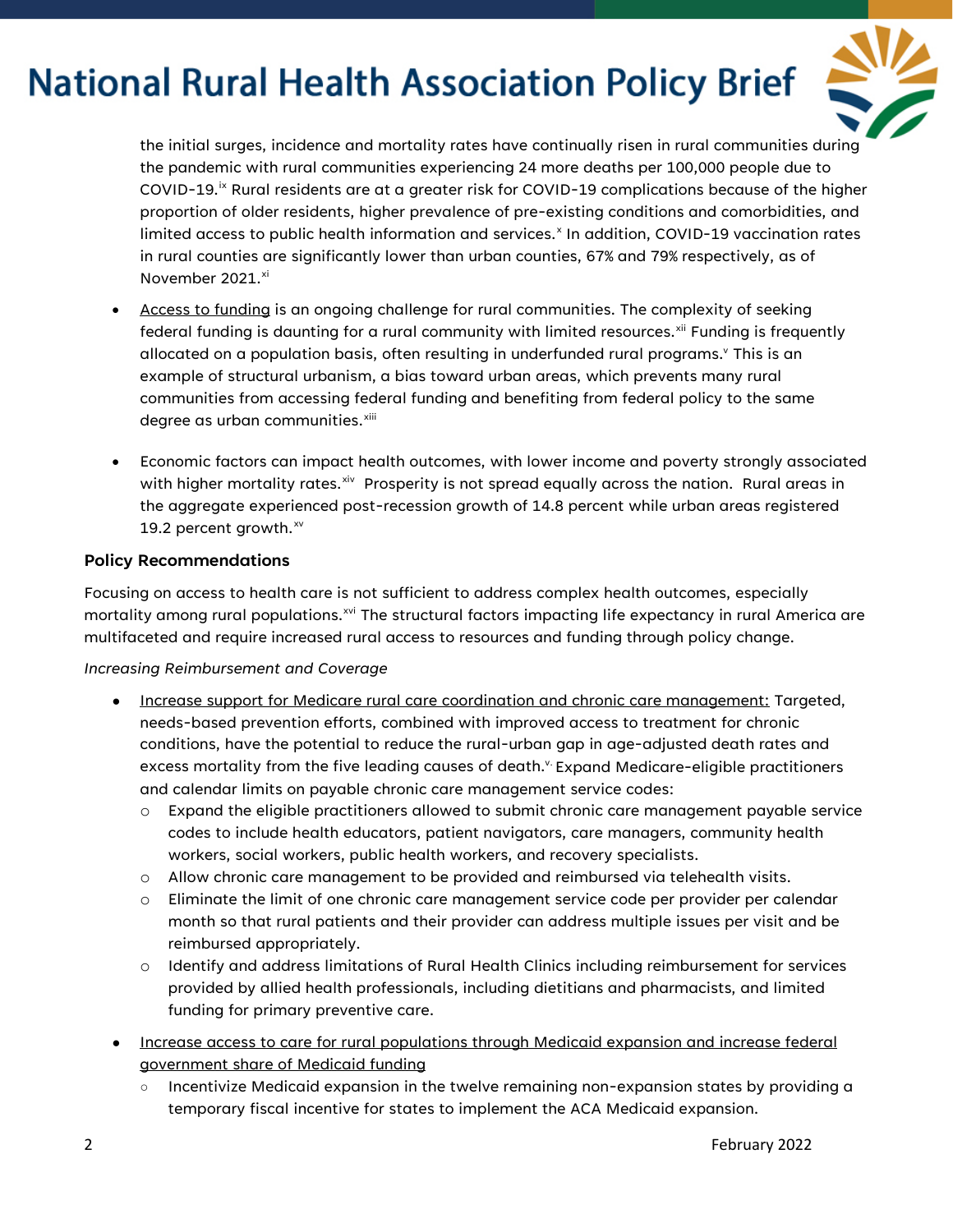

○ Update the Federal Medical Assistance Percentage formula to increase the federal share of costs.

#### *Supporting the Health Professional Workforce*

- Increase access to care by training rural-based providers
	- Expand funding for new rural-based post-graduate medical residencies through the Rural Residency Planning and Development program from the Federal Office of Rural Health Policy.
	- Congress should amend existing Graduate Medical Education (GME) policy that create incentives that permit rural hospitals to establish fair 'total resident amounts' for GME funding and decrease the disparities between urban and rural funding.
- Increase use of rural health workforce extenders
	- Due to the continued closure of rural hospitals and other existing services, rural areas depend heavily on the use of workforce extenders such as paramedicine, community health workers, midwives, dental hygienists, nurse practitioners, and physician assistants to fulfill their health care needs. However, for these services to be sustainable, policies and legislation need to expand the practice scope of work that can be completed and billed for under licensure.

#### *Building the Infrastructure*

- Creating a strong, integrated rural health care infrastructure
	- o Approaches to addressing disparities in rural areas must focus on strengthening the rural health care delivery system and improving the integration of primary, specialty, mental health, and substance abuse services.<sup>v</sup>
- Eliminate structural urbanism in the federal funding process
	- Structural urbanism, a bias toward urban areas, must be overcome. Policies based on the needs of the urban majority do not account for the rural reality. Legislation should include evidence-based policy options to improve rural health outcomes.<sup>xiii</sup> Effective strategies can be implemented to increase access to federal programs for rural stakeholders including:
		- An emphasis on funding strategies to support rural participation in grant programs such as rural pilot sites and testing on a smaller scale.<sup>[xvii](#page-3-16)</sup>
		- Reviewing and scoring rural grant applications separately from urban grant applications and/or us[i](#page-3-17)ng priority points when this is not possible.<sup>xviii</sup>
		- Allowing communities of comparable size to compete against each other for funding will help mitigate challenges faced by rural communities that may have smaller populations and fewer resources.<sup>xiii</sup>
		- The federal government should provide technical assistance to rural communities to help define local needs and align them with federal funding opportunities as well as help rural communities navigate federal grants and resources and preference points.<sup>xiii</sup>
		- Through Congressional appropriations and directives, encourage federal agencies to include a designated percentage or "carve-out" for rural residents in funding opportunities[.xix](#page-3-18)

### **Conclusion**

3 February 2022 Life expectancy is an important demographic indicator used to compare different population groups, with rural life expectancy rates lower than their urban counterparts. The structural factors impacting life